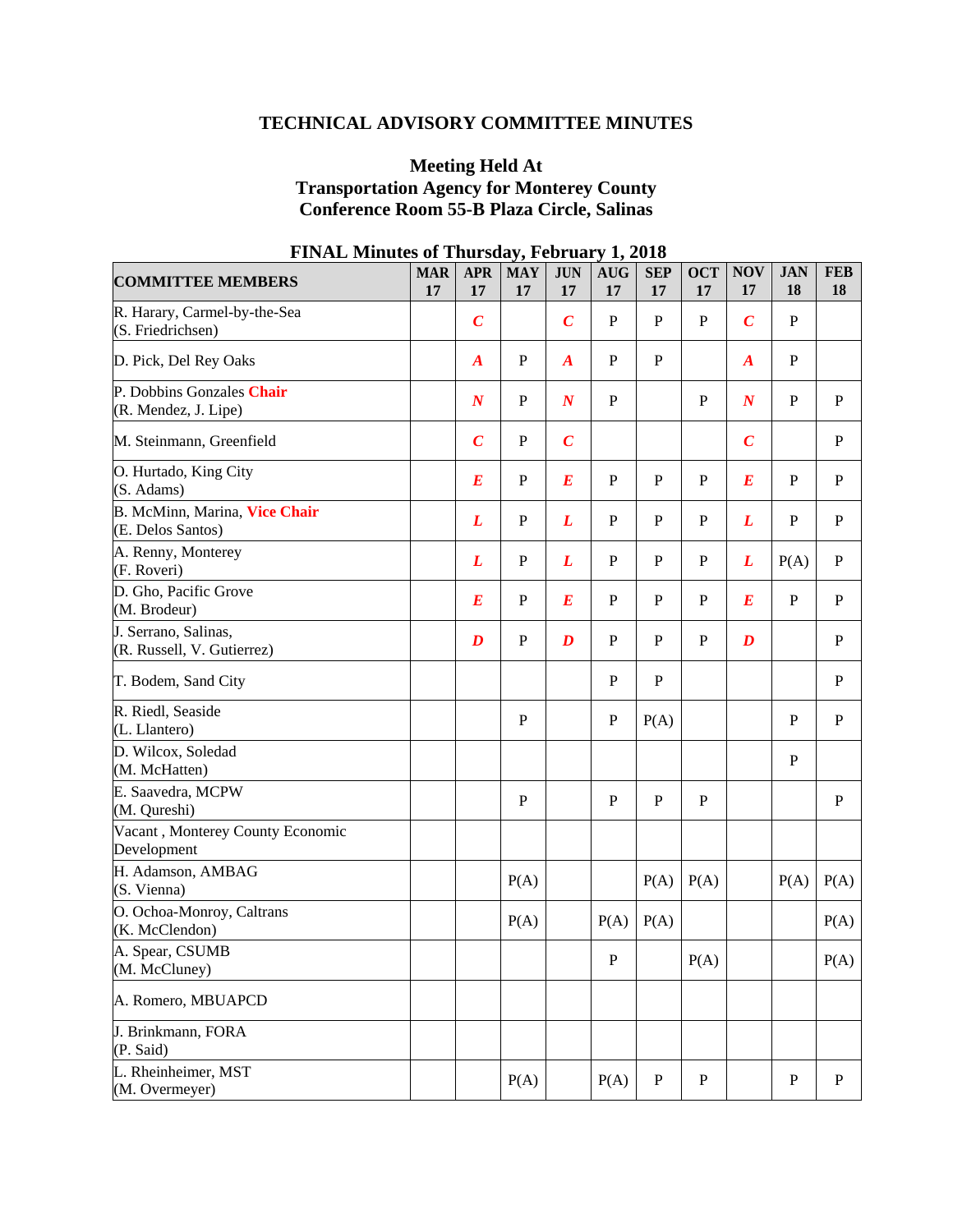| <b>STAFF</b>                                | <b>MAR</b> | <b>APR</b> | <b>MAY</b> | <b>JUN</b> | <b>AUG</b> | <b>SEP</b> | <b>OCT</b> | <b>NOV</b> | <b>JAN</b> | <b>FEB</b> |
|---------------------------------------------|------------|------------|------------|------------|------------|------------|------------|------------|------------|------------|
|                                             | 17         | 17         | 17         | 17         | 17         | 17         | 17         | 17         | 18         | 18         |
| D. Hale, Exec. Director                     |            |            |            |            |            |            |            |            |            |            |
| T. Muck, Dep. Exec. Director                |            |            | P          |            | P          | P          | P          |            | P          |            |
| H. Myers, Sr. Transp. Planning Engineer     |            |            | P          |            | P          |            | D          |            | P          | D          |
| M. Zeller, Principal Transp. Planner        |            |            |            |            | P          | P          | P          |            | P          | P          |
| C. Watson, Principal Transp. Planner        |            |            |            |            |            |            |            |            | P          |            |
| V. Murillo, Asst. Transp. Planner           |            |            |            |            |            | P          |            |            |            |            |
| Theresa Wright, Public Outreach Coordinator |            |            |            |            | P          | P          | P          |            |            |            |
| G. Leonard, Transportation Planner          |            |            | р          |            | P          |            |            |            | P          |            |
| Rich Deal, Principal Engineer               |            |            |            |            |            |            |            |            |            | D          |

### **1. ROLL CALL**

Chair Enrique Saavedra, County of Monterey, called the meeting to order at 9:32 am. Introductions were made and a quorum was established.

## **1.1 ADDITIONS OR CORRECTIONS TO AGENDA**

None.

### **2. PUBLIC COMMENTS**

None.

# **3. BEGINNING OF CONSENT AGENDA**

#### *Motion to approve the Consent Agenda*

**M/S/C** Hurtado / McMinn / unanimous

**3.1 APPROVE** the minutes of the Technical Advisory Committee meeting of January 4, 2018.

#### **END OF CONSENT AGENDA**

#### **4. 2018 REGIONAL DEVELOPMENT IMPACT FEE UPDATE**

The Committee received a presentation on the 2018 Regional Development Impact Fee Nexus Study Update.

Michael Zeller, Principal Transportation Planner, presented that as part of the Joint Powers Agreement that established the program and state law, the Agency is required to conduct a major update the fee program once every five years. In August 2017, the TAMC Board approved the selection of Wood Rodgers to conduct the technical work necessary to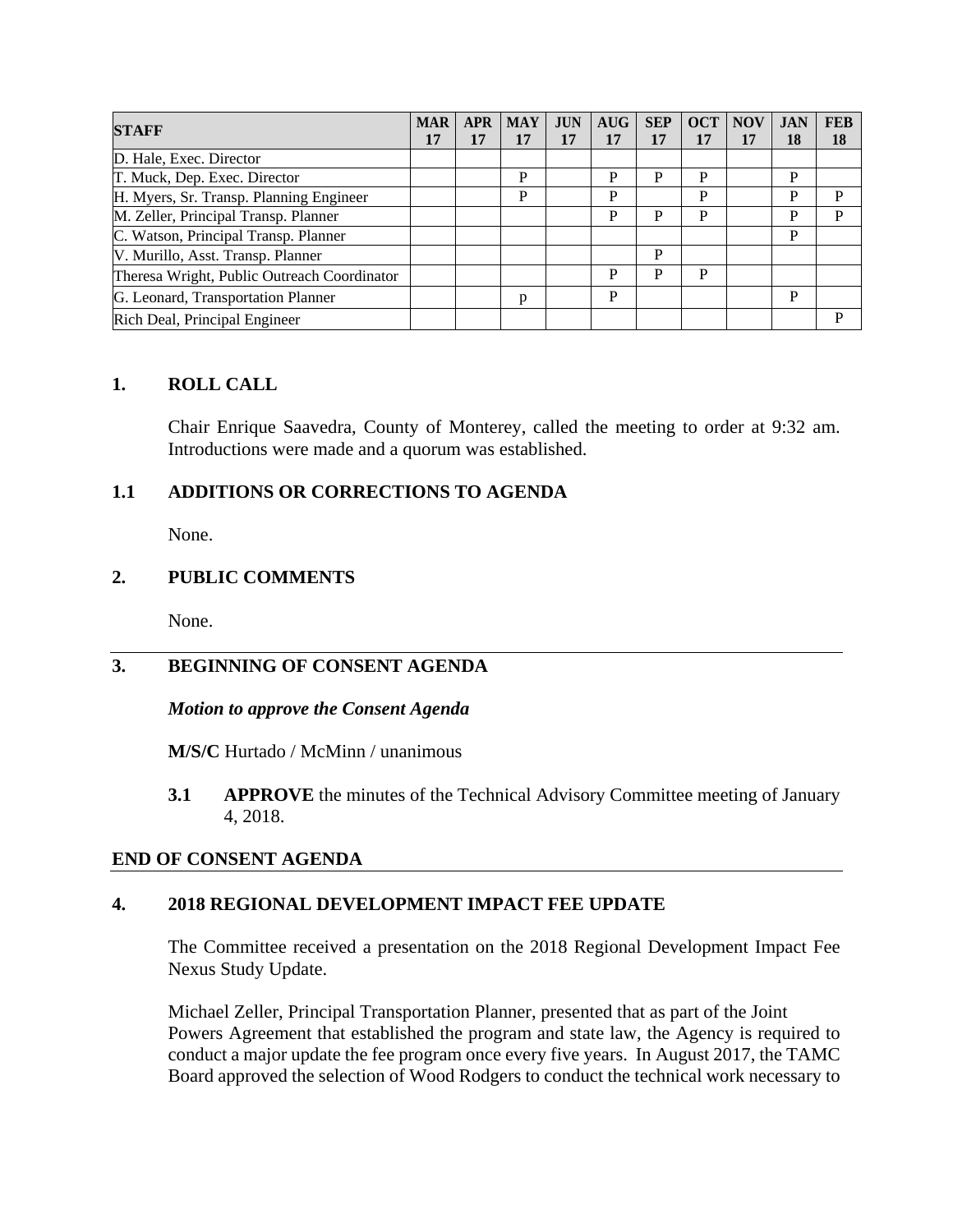update the regional fees to reflect any changes that may have occurred in the past five years, such as: updates to population, employment and housing projections utilized in the regional travel forecast model, the expected pace of development, changes in land use plans including general plan updates, project need and cost, and population growth projections. Once Agency staff confirms the list of improvement projects, the next steps in the update process will be for Wood Rodgers to conduct additional model runs assuming the construction of the proposed improvement projects to evaluate network system performance, to prepare planning-level project cost updates, and to develop an updated draft regional development impact fee schedule. This will culminate in a final 2018 Regional Fee Nexus Study Update report.

Rick Riedl, City of Seaside, requesting that the Agency include the Highway 1 / Monterey Road interchange in the analysis. Staff responded that the project would be added to the list for analysis.

John Olejnik, Caltrans District 5, recommended that the Agency look at also including the City of Marina's 2nd Avenue Extension project since it is also included in FORA's Capital Improvement Program. He also recommended that staff coordinate with Caltrans on the concurrence letter for the fee program. Staff indicated that we would review the City of Marina's project for inclusion and coordinate closely with Caltrans for the concurrence letter on the Nexus Study Update.

## **5. MEASURE X SAFE ROUTES TO SCHOOLS PROGRAM**

The Committee received a presentation and provided input on the draft Measure X Safe Routes to School Program.

Ariana Green, Associate Transportation Planner, presented that the Measure X Safe Routes to School program is intended to reverse these trends by funding projects and programs that improve children's health by making walking and bicycling safer and easier. The program will result in projects that provide the following benefits: improved safety for children walking and biking to school; better connections between schools, residential areas and vocational training programs; enhanced air quality; and healthier transportation choices for school children and parents. The Measure X Safe Routes to School Program is consistent with local, State and Federal goals to provide safe access to and from school and will apply the 6 E's to ensure programs and projects funded are comprehensive and inclusive. The Six E's of Safe Routes to School are: evaluation, engineering, education, encouragement, enforcement and equity. The proposed program budget includes equal support for both infrastructure and non-infrastructure projects that work toward the 6 E's. The Program is funded through a combination of local, state and federal funds. The draft Measure X Safe Routes to School Guidelines proposes to encourage leveraging of funds by providing grant support including grant writing, conceptual design services and grant matching funds to agencies and organizations applying for state and federal funding.

Lisa Rheinheimer, Monterey-Salinas Transit, recommended including Parent-Teacher Association groups in the discussion. Staff responded that we would include those groups.